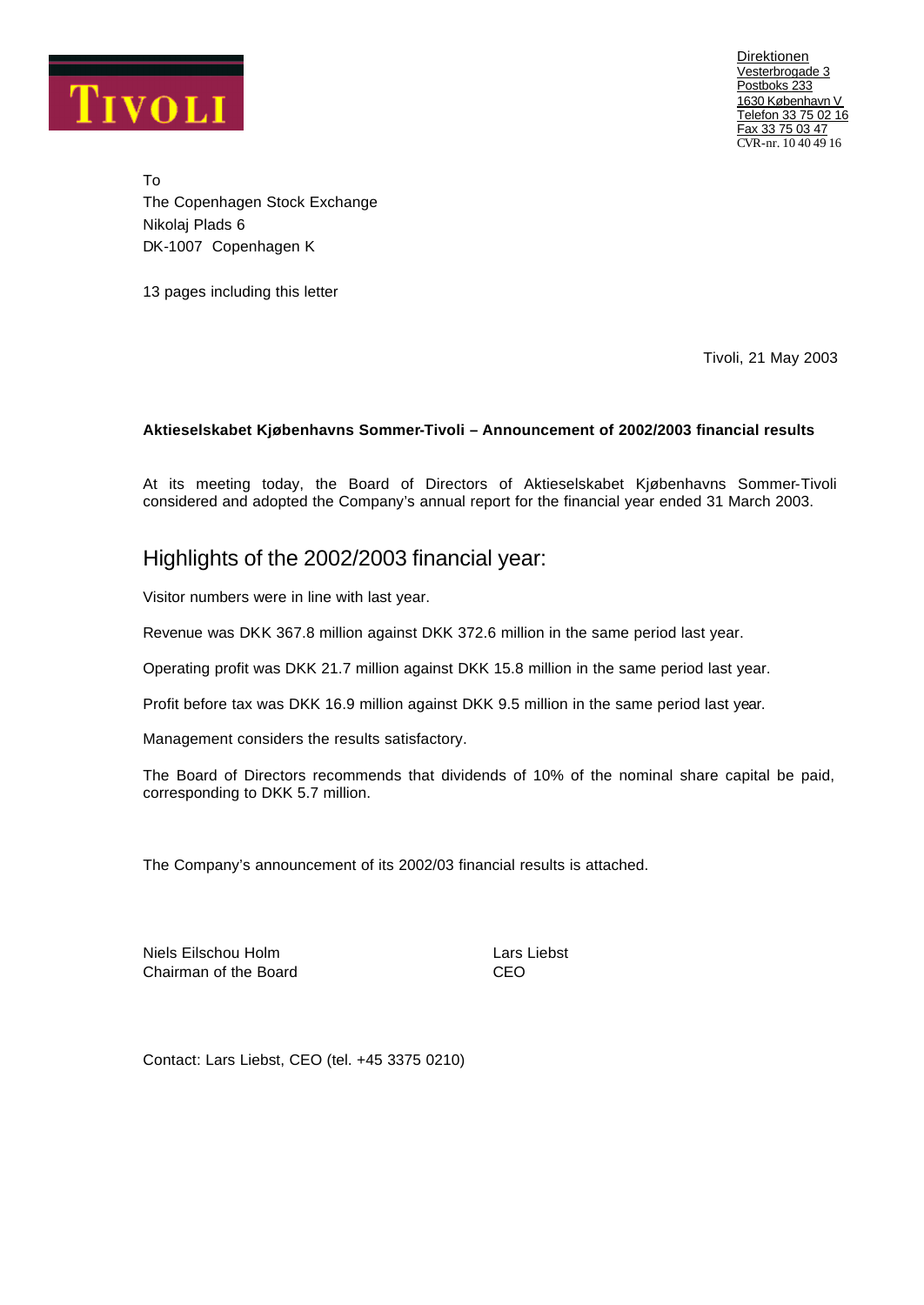## **1. Five-year financial highlights and key ratios**

| <b>Financial highlights</b>                  | 1998/99*) | 1999/00*) | 2000/01*)                           | $2001/02**$ | 2001/02***)   | 2002/03     |
|----------------------------------------------|-----------|-----------|-------------------------------------|-------------|---------------|-------------|
| <b>Tivoli Group</b>                          |           |           | (12 months) (12 months) (12 months) | (6 months)  | $(12$ months) | (12 months) |
| <b>DKKm</b>                                  |           |           |                                     |             | (unaudited)   |             |
| Revenue including tenants and leaseholders   | 659,2     | 704,7     | 707,6                               | 145,8       | 743,3         | 722,5       |
| Revenue                                      | 331,3     | 361,8     | 365,1                               | 69,5        | 372,6         | 367,8       |
| <b>Expenses</b>                              | 318,1     | 347,1     | 348,1                               | 132,0       | 356,8         | 346,1       |
| Operating profit                             | 13,2      | 14,7      | 17,0                                | $-62.5$     | 15,8          | 21,7        |
| Net financial items                          | $-8,0$    | $-14,0$   | -7,8                                | $-3,7$      | $-6,3$        | $-4,8$      |
| Profit before tax                            | 5,2       | 0,7       | 9,2                                 | $-66.2$     | 9,5           | 16,9        |
| Net profit for the year                      | 8,5       | 3,7       | 9,4                                 | $-46,8$     | 6,7           | 11,4        |
| <b>Total assets</b>                          | 541,9     | 565,4     | 674,8                               | 613,8       | 613,8         | 575,7       |
| Investments in property, plant and equipment | 79,9      | 62,4      | 53,0                                | 22,1        | 55,8          | 49,7        |
| Equity                                       | 288,3     | 291,5     | 469,3                               | 416,8       | 416,8         | 428,2       |
| Cash flow from operating activities          | 47,9      | 26,1      | 45,9                                | $-43.3$     | 58,3          | 60,7        |
| Cash flow from investing activities          | $-79.9$   | $-62,4$   | $-53.0$                             | $-22,1$     | $-55.8$       | $-49,7$     |
| Depreciation                                 | 40,2      | 44,4      | 46,8                                | 23,7        | 47,3          | 52,0        |
| Number of employees                          | 504       | 523       | 505                                 | 306         | 491           | 510         |

| <b>Key ratios</b>                            | 1998/99*) | 1999/00*) | 2000/01*)                                      | 2001/02**) | 2001/02***)   | 2002/03         |
|----------------------------------------------|-----------|-----------|------------------------------------------------|------------|---------------|-----------------|
| <b>Tivoli Group</b>                          |           |           | (12 months) (12 months) (12 months) (6 months) |            | $(12$ months) | $(12$ months)   |
|                                              |           |           |                                                |            | (unaudited)   |                 |
| Return on equity, % p.a.                     | 3,0       | 1.3       | 2,5                                            | $-10.6$    | 1,5           | 2.7             |
| Ratio of equity to total assets              | 53        | 52        | 70                                             | 68         | 68            | 74              |
| Tivoli (parent company)                      |           |           |                                                |            |               |                 |
| Earnings per share, DKK per share of DKK 100 | 19        | 8         | 16                                             | -82        | 12            | 20 <sub>1</sub> |
| Dividends, DKK per share of DKK 100          | -         |           | 10                                             |            |               | 10              |
| Share price at 31 March                      | 1.493     | 1.520     | 1.308                                          | 1.350      | 1.350         | 1.250           |

\*) Prior-year comparative figures have been restated to reflect the change in accounting policies with respect to provisions and accounting for proposed dividends.

\*\*) Transitional period (1 October 2001 - 31 March 2002)

\*\*\*) Supplementary unaudited comparative figures (1 April 2001 - 31 March 2002)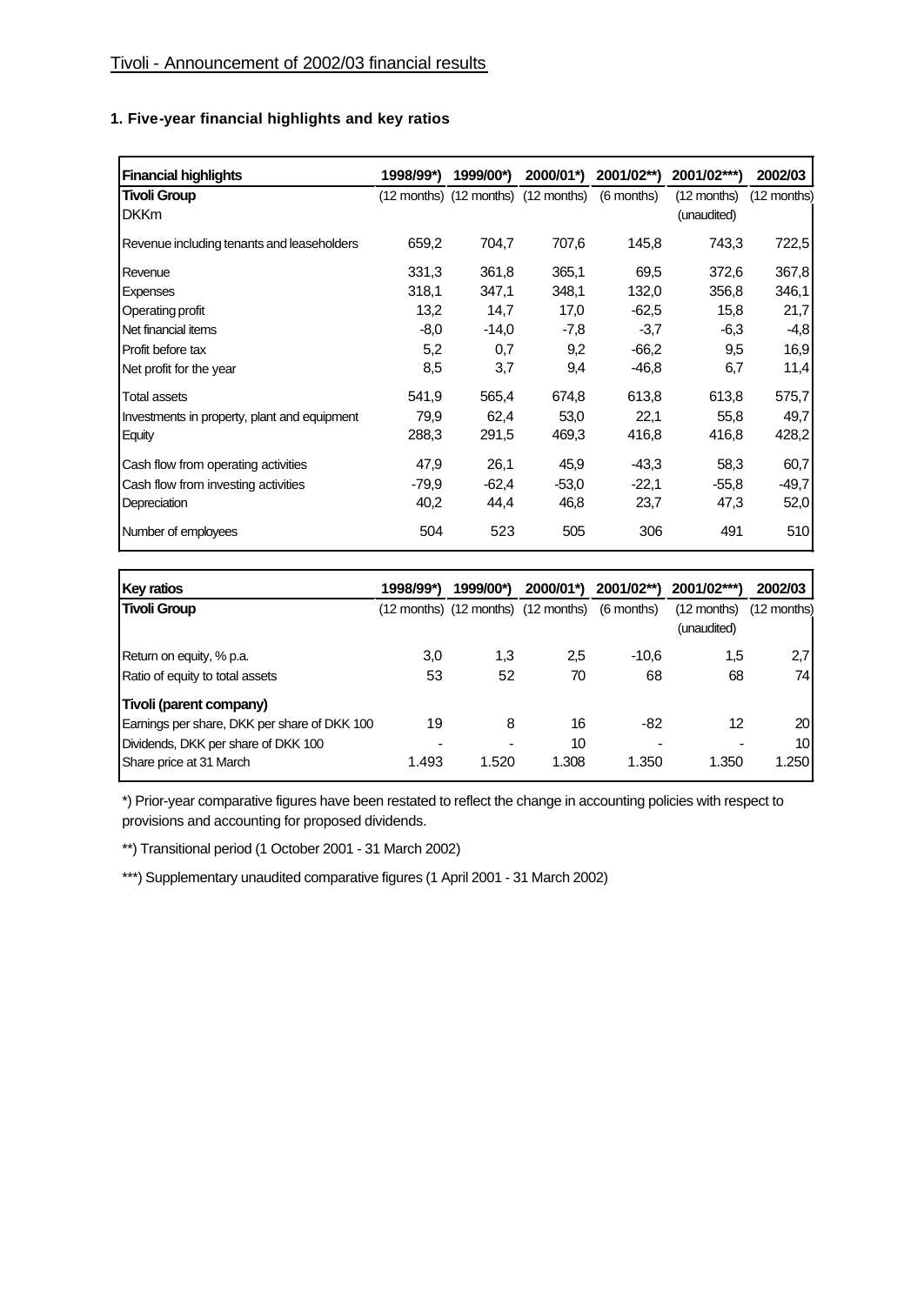### **2. Financial review**

The shareholders at the Annual General Meeting of the Company held on 17 December 2001 resolved to change the financial year from the period 1 October – 30 September to run from 1 April to 31 March because the new financial year better supports the work routines dictated by Tivoli's seasonal activities.

The financial statements for the year ended 31 March 2003 are thus the first financial statements covering a 12-month period because the transitional period from 1 October 2001 to 31 March 2002 covered six months only.

For comparative purposes, the comments on the financial statements refer to the corresponding 12 month period from 1 April 2001 to 31 March 2002 (unaudited).

The accounting policies have been changed in certain respects as at 1 April 2002 to comply with the new Danish Financial Statements Act and Danish accounting standards as described in 'Accounting policies'.

#### Summary of the financial year

Sales of Tivoli's experience product are affected by domestic and international economic trends. Growth in the Danish economy and consumer spending in 2002 was to some extent offset by a moderate development in tourism in Greater Copenhagen. Tourism in Copenhagen was adversely affected by the weak Swedish krona, fewer calls by cruisers, and a continued drop in the number of both German and overseas tourists. The number of hotel bookings in the Greater Copenhagen area rose modestly, and net of the activities related to the Danish EU Presidency, the trend was generally negative.

After seeing a moderate increase over the past few years, revenue fell slightly in 2002/03. Management became aware of the declining visitor numbers early in the summer season and took action by introducing measures to increase sales and contain costs.

The 2002 summer season was nine days shorter than the 2001 summer season. The number of visitors was 2,962,000, which was 5,000 less than the year before. The visitor mix changed relative to previous years in that the volume of international tourists in Tivoli's peak season declined. This decline was partly offset by a higher volume of Danish visitors late in the season.

Christmas at Tivoli had 803,000 visitors, which was 22,000 less than the year before. The volume of visitors must, however, be considered satisfactory as Tivoli had 33,000 visitors less than in the prioryear period during the EU summit in December due to demonstrations and heavy security measures.

Profit before tax was DKK 16.9 million against DKK 9.5 million in the prior 12-month comparative period. Tivoli's management is satisfied with this performance, which it believes confirms that the results of all the measures introduced to improve Tivoli's financial position are now beginning to materialise. The satisfactory results should not least be considered in the light of the less-than-optimal general conditions for the tourism industry, including Tivoli.

#### Consolidated income statement and balance sheet

The Group's revenue was DKK 367.8 million against DKK 372.6 million in the same period last year. The lower revenue was attributable to the lower volume of visitors to Tivoli both during the summer season and during Christmas at Tivoli as well as to the lower spend per visitor.

Expenses fell by DKK 10.7 million relative to the corresponding period last year. The fall should be seen as part of management's efforts to adapt the Company's costs to the actual situation, and the Company has been able to do this by changing its financial year.

Tivoli posted an operating profit (before interest, etc.) of DKK 21.7 million against a profit of DKK 15.8 million in the corresponding period last year. Net interest expenses were DKK 1.5 million less than in the same period last year. The pre-tax profit was DKK 16.9 million, a DKK 7.4 million improvement on the corresponding period last year, and an improvement on the forecast of a pre-tax profit of between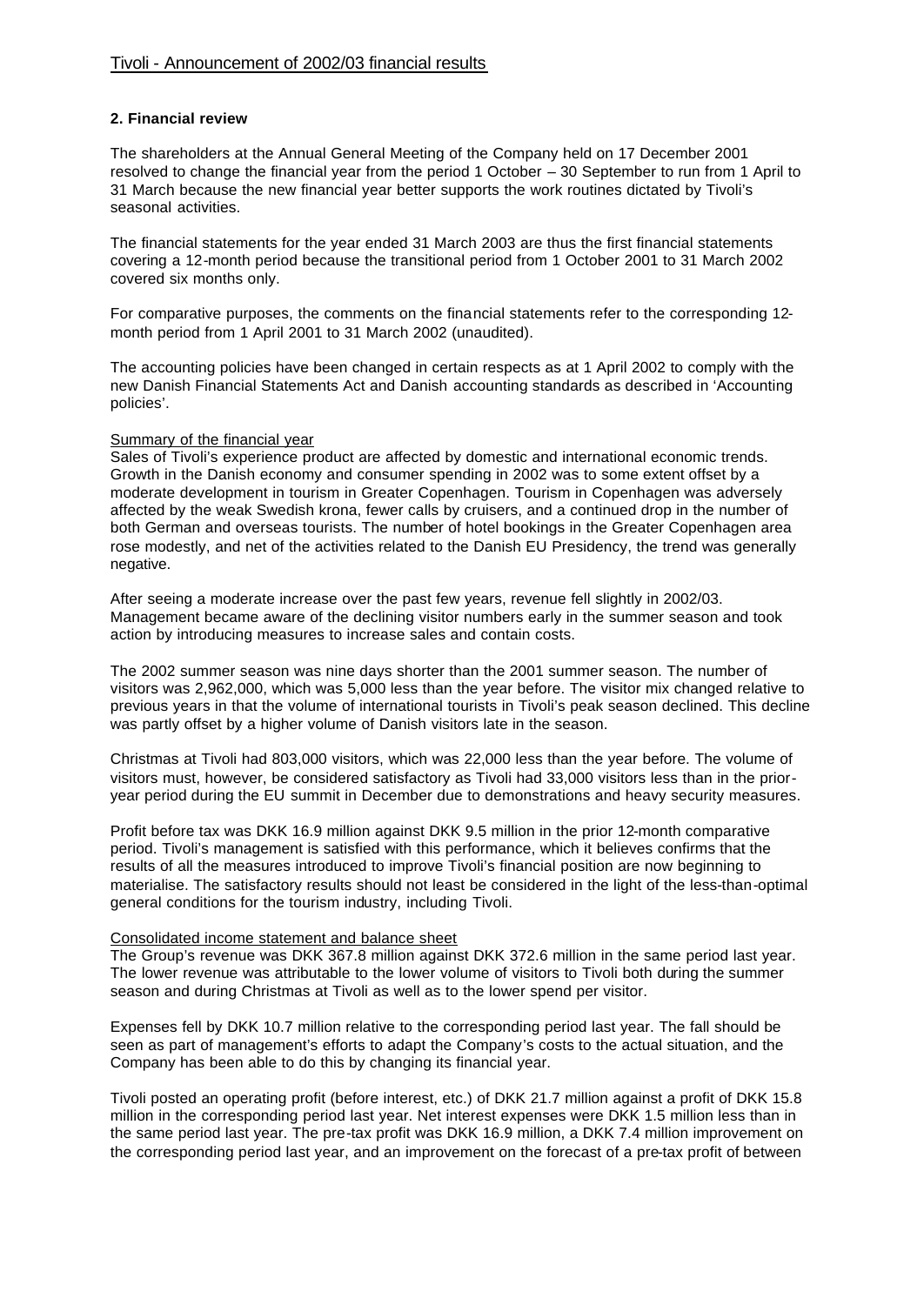DKK 10-15 million stated in the announcement of 2001/02 financial results dated 27 May 2002 and the announcement of first-half financial results 2002/03 dated 27 November 2002.

The Group posted a profit after tax of DKK 11.4 million. The Company has recognised a deferred tax asset of DKK 15.2 million, the value at which it is expected to be realised upon future earnings.

The subsidiary undertakings Tivoli International A/S, Tivoli Artists Management A/S and Tivoli Museet A/S as well as the associate Eatertainment A/S are included in the financial statements at a combined pre-tax profit of DKK 0.1 million against a pre-tax loss of DKK 0.5 million in the corresponding period last year.

Capital investments in the year were DKK 49.7 million against DKK 55.8 million in the corresponding period last year. The largest investments were the "Mine", a new indoor water-ride, and the area surrounding the "Mine". Investments were also made in a number of other projects as part of a longerterm strategy to enhance the high-quality image of the Gardens.

Cash flows from operating activities were DKK 60.7 million against DKK 58.3 million in the corresponding period last year.

The Group's total assets fell from DKK 613.8 million at 31 March 2002 to DKK 575.7 million at 31 March 2003, mainly due to an outflow of financial resources in connection with refinancing of debt. The Group retained a high equity ratio, as its equity makes up 74% of total assets.

### Distribution of results

A/S Kjøbenhavns Sommer-Tivoli recorded a profit after tax of DKK 11.4 million in the financial year 2002/03. The Board of Directors recommends that dividends of 10% of the nominal share capital be declared for the financial year, corresponding to DKK 5.7 million. The remaining part of the profit will be allocated to the Company's distributable reserves.

#### **Outlook**

In the years ahead, management intends to allow Tivoli to continue to develop, retaining its status as an attraction by generally strengthening the unique values, events and atmosphere that visitors expect from Tivoli.

In recent years, Tivoli has successfully expanded its family and youth entertainment segments. Tivoli will endeavour to consolidate this growth by continuing to develop new entertainment events, rides and other services to these target groups, always in connection with targeted marketing efforts. Investments in new rides with popular appeal have been planned for 2003 and 2004. The "Mine", a new indoor water-ride, has replaced an old water-ride while the quality of the area surrounding the "Mine" has been significantly enhanced.

Tivoli intends to introduce a large new ride in the 2004 summer season, which will strengthen the Company's position as an attractive amusement park for the family and youth segments.

Management generally believes that Tivoli is now reaping the benefits of recent years' high levels of investment as the Gardens have a higher maintenance standard and are more attractive than they have been for many years.

Entertainment and music in the Gardens is a tradition dating back to the foundation of Tivoli in 1843. In the years ahead, Tivoli intends to refocus on this image, enhancing the artistic expression of the Gardens. In the forthcoming summer season, this will be reflected in a number of international guest performances in the Tivoli Concert Hall, and Tivoli's Friday Night Rock concept will include performers with a broad popular appeal. Furthermore, Tivoli has entered into a partnership with theatre company Dr. Dante to stage a Tivoli revue in the Glass Hall.

Tivoli will continue to focus on the business segment as a target group when developing new concepts for its restaurants combined with increased marketing and canvassing efforts.

Tivoli will continue to develop the quality of its restaurant offerings. This process is ongoing as reflected by the opening of chef Paul Cunningham's gourmet restaurant "The Paul" in the 2003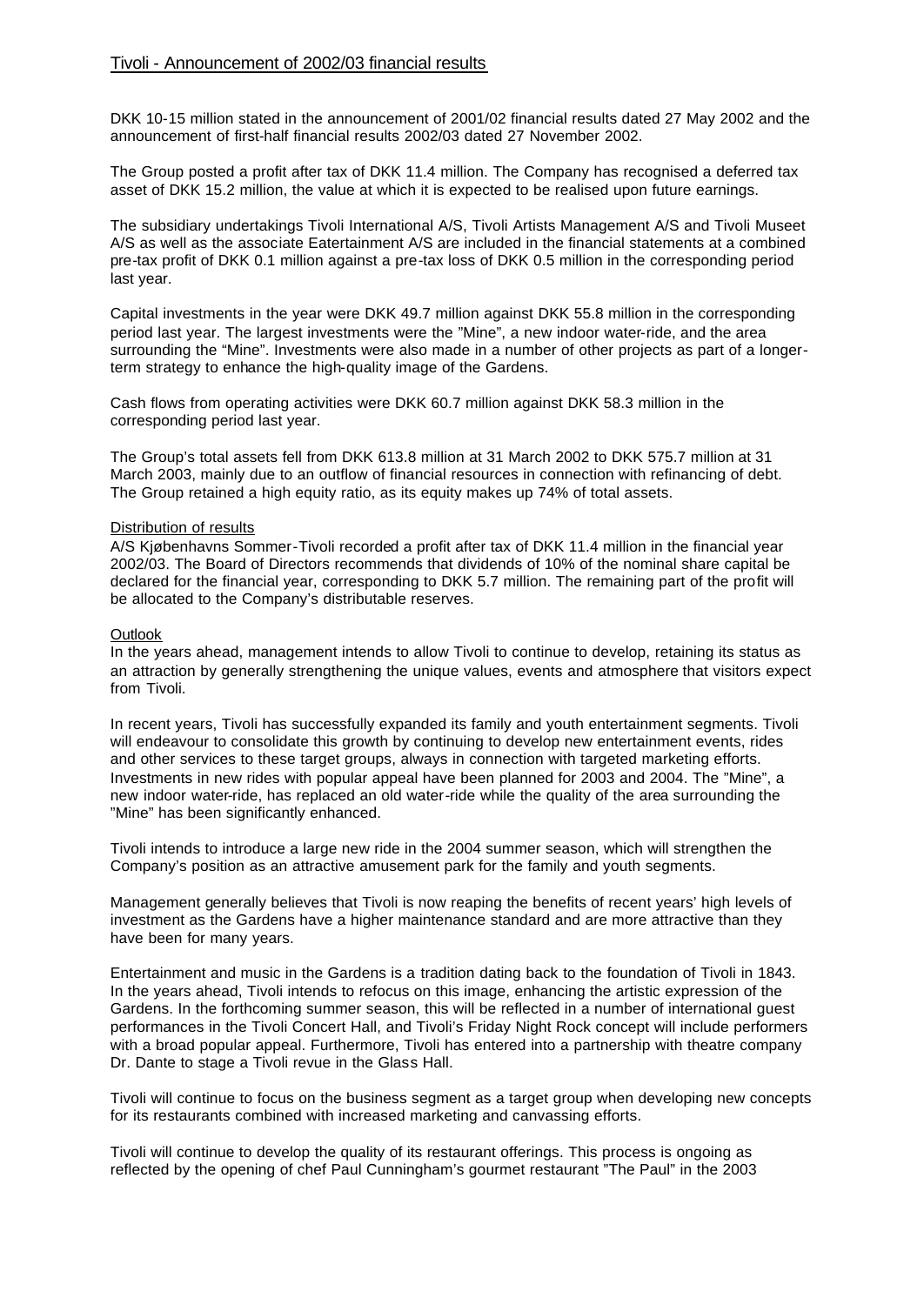summer season in premises previously occupied by the "Glass House Café and Tearoom". Furthermore, the experienced team operating restaurant "La Vecchia Signora" in Grønnegade in the centre of Copenhagen has taken over the lease of restaurant "Italia".

Tivoli will strengthen its focus on the Tivoli Club (season passes), and Tivoli has taken over the management of the Club in order to improve the service to Club members. The Tivoli Club had approximately 86,000 members in 2002. Tivoli will seek to increase membership significantly through targeted marketing to individuals as well as to the business segment. Furthermore, Tivoli will mak e targeted efforts to improve members' price/value ratio, including by adding more benefits in connection with membership.

In the years ahead, Tivoli will strive to strengthen its business areas and to reduce the impact of seasonal fluctuations. The Company therefore continues to look into the possibility of developing a hotel in the current H.C. Andersen Castle near Copenhagen's main square at City Hall. Management still believes that the project is viable and the best way to use the H.C. Andersen Castle in the longer term despite general trends in the hotel industry.

Tivoli will continue its efforts to utilise the Company's brands more efficiently, including by licensing external partners to use the Tivoli name. Tivoli believes that "Tivoli" is a well-known brand and as such protected against any use liable to damage the brand's distinctive character and reputation. This also applies to other products and services than those for which the Tivoli brand is used or registered by the Company.

Tivoli's management still sees development potential for Tivoli International A/S, whose focus has shifted in recent years from developing actual Tivoli parks to smaller projects with a shorter development horizon. As a result of the strategy shift, Tivoli International is currently involved as consultants in a number of park and urban development projects in Egypt, Italy, Vietnam and other countries. In addition, the partnership with Tivoli Japan continues to intensify to the benefit of both parks.

#### Outlook for the financial year ending 31 March 2004

Due to many external factors outside Tivoli's control, forward-looking statements, including forecasts of future visitor numbers, revenue and results, are subject to great uncertainty. Tivoli is Denmark's largest tourist attraction and its financial results are therefore strongly influenced both by domestic and international economic developments and the resulting fluctuations in tourism and consumer spending. Preliminary forecasts for tourism in 2003 indicate a moderate or possibly negative development in international tourism flows to Copenhagen. Nor does Tivoli anticipate notable growth in domestic tourism in the forthcoming summer season.

Tivoli therefore intends to prioritise marketing efforts in the catchment area and southern Scandinavia ahead of international marketing efforts.

Tivoli will seek to boost visitor volume by focusing on its catchment area through a range of new initiatives in the Tivoli Club and a number of events in connection with its 160th anniversary in 2003, which will be marked by attractive price offers to Tivoli's visitors and a varied offer of music and artistic events.

For the financial year ending 31 March 2004, the Company projects revenue to increase by 5-10% and a profit before tax of DKK 10-20 million. However, we know from experience that the Company's profits depend very much on the weather conditions during the summer season and on general tourism trends in the Greater Copenhagen area. Investments in the coming financial year are expected to amount to around DKK 80 million, due, among other things, to the investment in a large new ride for the 2004 summer season. Initial investments in the new ride were made in early 2003 and will continue to strain the Company's investments up to the opening of the 2004 summer season.

#### Prospects beyond 31 March 2004

Forward-looking statements on trends in international tourism flows to Copenhagen after 2003 are subject to great uncertainty. However, the total volume of tourism is not expected to see any significant recovery until 2004, at the earliest, due to the current economic climate.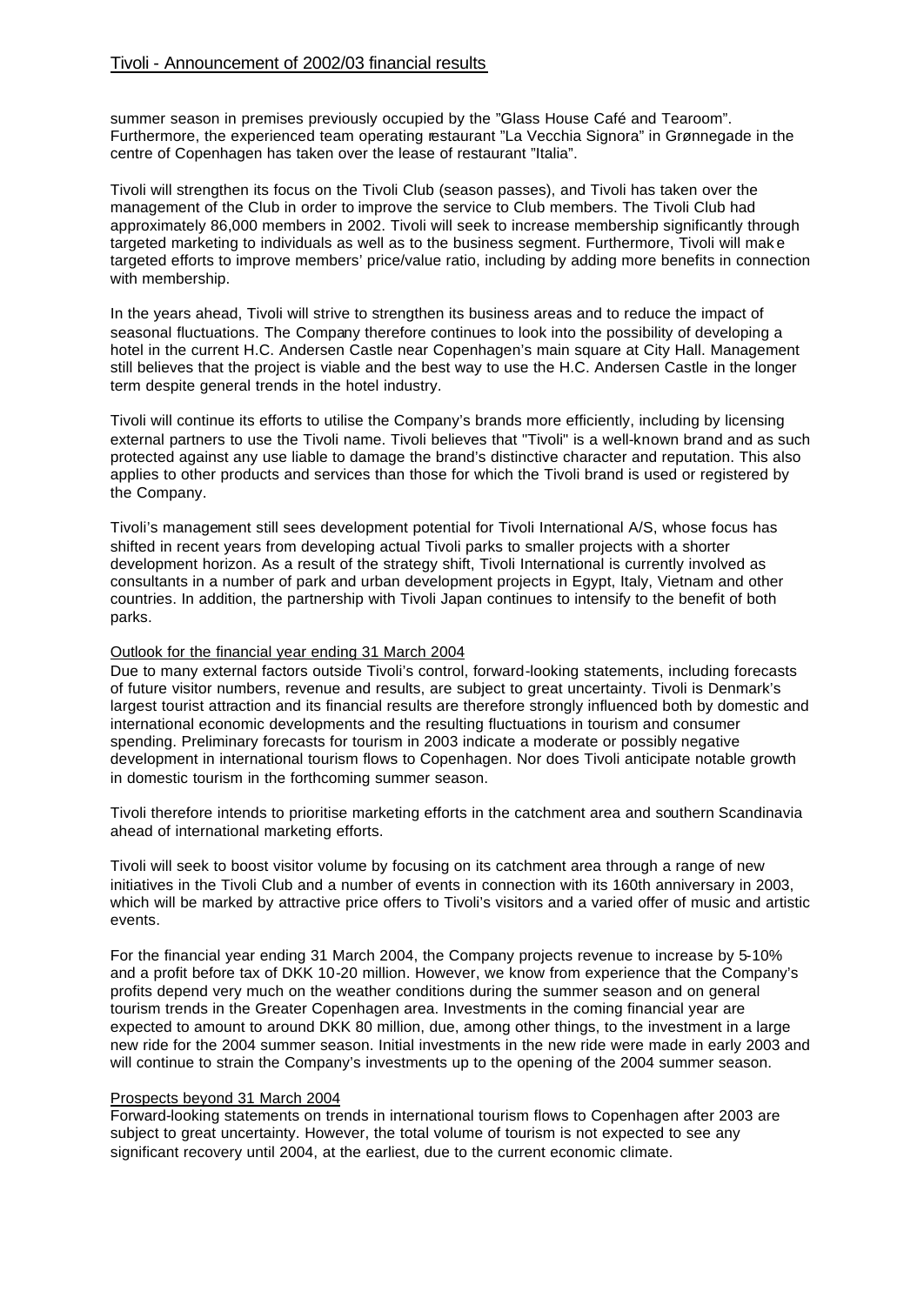Tivoli plans to introduce a new, spectacular ride to the family and youth segments in 2004. The new ride is expected to enhance Tivoli's profile and attract new visitors.

Efforts in the coming years will therefore focus on maintaining and increasing the volume of visitors in order to enable Tivoli to consistently improve its financial performance.

Tivoli enjoys strong financial resources and will therefore continue the process already initiated. Visitor surveys indicate a very high degree of customer satisfaction at Tivoli. The Company still has a unique business concept, a strong brand and thus a good development potential.

### **3. Accounting policies and related matters**

The accounting policies have been changed in certain respects as at 1 April 2002 to comply with the new Danish Financial Statements Act.

As a result of the changes in accounting policies, equity at 31 March 2003 increased by DKK 5.7 million. The changes did not affect the profit for the period before tax, the assets or the comparative figures for last year.

The changes in accounting policies are described below:

#### **Provisions**

The criteria for recognising provisions have been clarified in the new Danish Financial Statements Act and the new Danish accounting standard on provisions, etc., specifying that a provision may only be made if the Company has a legal or constructive obligation. In previous years, Tivoli made certain provisions that would not appear to specifically meet the new criteria. The change only affected the 2000/01 financial year and prior financial years. Financial highlights and key ratios for the relevant financial years have been adjusted to reflect the recognition and subsequent use of provisions and the consequent tax effect in compliance with the new policies.

#### Presentation of proposed dividends

Dividends proposed for adoption by the shareholders at the Annual General Meeting have so far been recognised as a current liability. Under the new Danish Financial Statements Act and the updated accounting standard on accounting for post-balance sheet events, proposed dividends shall be stated as a separate line item under equity until adopted by the shareholders at the Annual General Meeting (the date of declaration), after which dividends are recognised as a liability. As a result of the change, equity at 31 March 2003 increased by DKK 5.7 million. Otherwise, the change only affected equity at 30 September 2001, which has been adjusted to reflect the changed accounting policy.

#### **4. Corporate governance**

The Board of Directors and the Management Board of Tivoli have discussed the recommendations of the Nørby Committee during the course of the 2002/03 financial year.

The Tivoli Group is governed based on Danish legislation and practice for corporate governance.

Tivoli's Board of Directors and Management Board regularly discuss good corporate governance relative to the Company's actual and strategic development.

The Board of Directors currently has six members, two of whom are elected by the employees pursuant to Danish company law.

Board members elected by the shareholders are elected for terms of four years and are eligible for reelection. Members are required to retire when they turn 70 years of age. The Board of Directors elects a Chairman and a Deputy Chairman from among its members.

The rules of procedure for the Board of Directors, which are regularly reviewed and assessed by the Board, specify guidelines for the Board's work, including the tasks of the Chairman and the Deputy Chairman. Board meetings are held as and when needed. Generally, at least four Board meetings are held each year.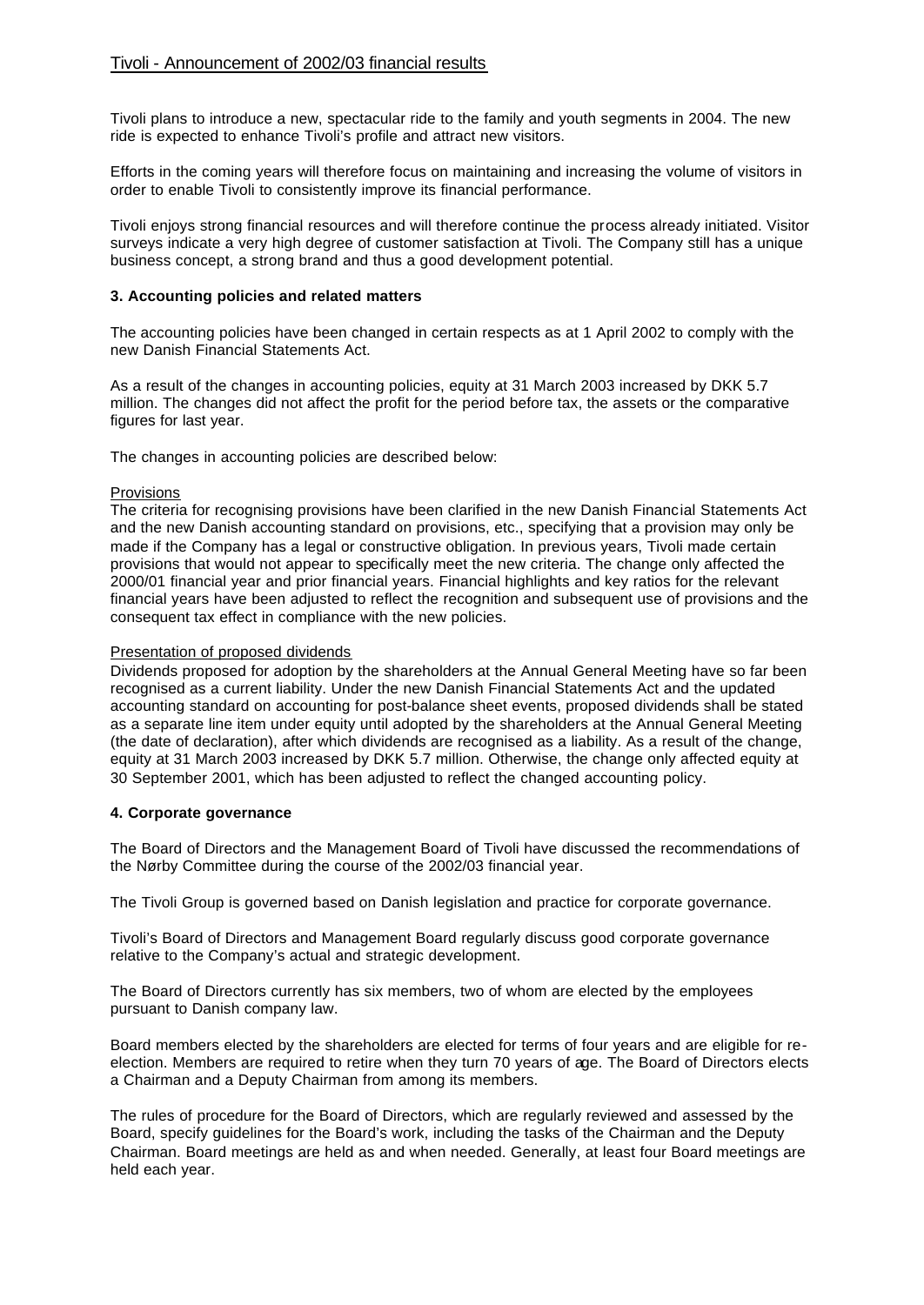The Board of Directors appoints the Management Board, which is responsible for the day-to-day management of the Company. The Chairman and Deputy Chairman of the Board determine the Management Board's remuneration and incentive programmes. The current incentive programme consists of a performance-related bonus.

The rules of procedure of the Management Board specify the responsibilities of the members of the Management Board. The rules of procedure furthermore set out rules for the powers of the Management Board and the interaction between the Board of Directors and the Management Board, including the Management Board's duty to submit specific issues to the Board of Directors in certain matters.

The Board of Directors shall approve the Group's overall strategies and discuss matters of a material or fundamental character with the day-to-day management. Furthermore, the Board of Directors considers matters relating to the Company's capital structure, budgets, financial statements, business development, investments, risk management, etc.

The Board of Directors receives quarterly reports from the Management Board, setting out the financial data that must be considered necessary to follow developments in the Company on an ongoing basis. However, the Chairman and Deputy Chairman receive monthly reports on the Company's financial performance. The Company's CEO, Chairman and Deputy Chairman have an ongoing dialogue in between Board meetings.

The auditors of the Company appointed by the shareholders shall report at least once every year to the entire Board in connection with the presentation of the Company's annual report.

Tivoli's management focuses on creating the financial framework for the Company that will enable the Company to be true to its mission. Furthermore, management emphasises long-term value creation based on moderate, but sustained, earnings growth.

The Management Board and the Board of Directors attach great importance to pursuing a broad and open dialogue with Tivoli's different stakeholder groups, including shareholders, employees, tenants and leaseholders, authorities, journalists and others, and wish to continuously improve information services to stakeholders, among other things by using the Internet.

The Board of Directors regularly assesses whether the information provided to the Company's shareholders is adequate and in compliance with generally accepted practice.

#### **5. Shareholder information**

#### General information

A/S Kjøbenhavns Sommer-Tivoli's shares are listed on the Copenhagen Stock Exchange. The share capital amounted to DKK 57.2 million at 31 March 2003, divided into 571,666 shares of DKK 100 each. Shares are traded in denominations of DKK 100, to which 10 votes attach.

Shareholders with a registered shareholding of a nominal value of not less than DKK 1,000 receive a pass to Tivoli. The pass gives free admission to Tivoli for the holder and one accompanying person during the summer season and Christmas at Tivoli. The right to passes is determined by the Board of Directors for one year at a time and is announced at the Company's Annual General Meeting.

#### Share price performance

The Company's shares were traded at DKK 1,250 at 31 March 2003. The chart below shows the share price performance during the period from 31 March 1998 to 31 March 2003: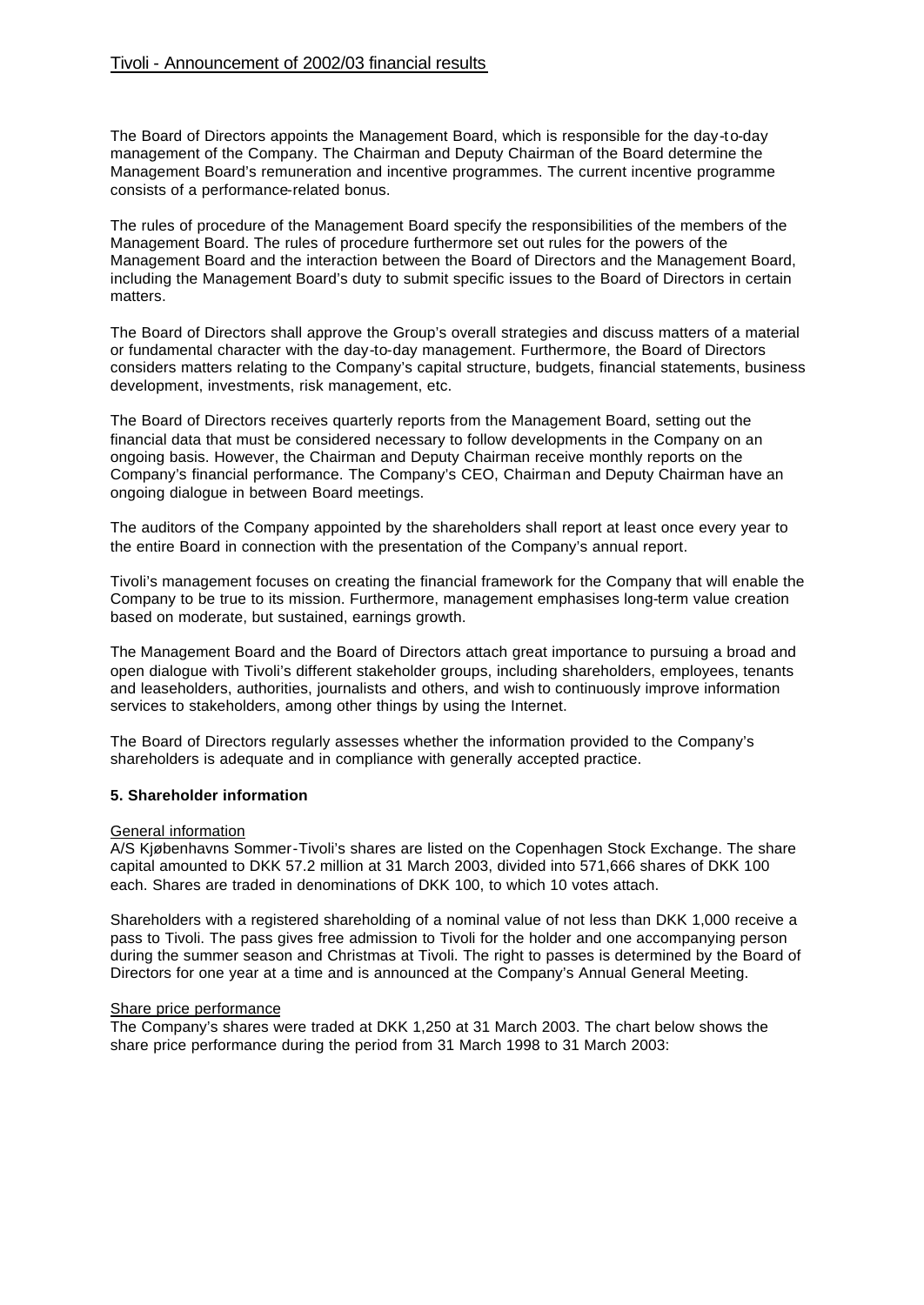

#### **Shareholders**

Tivoli had 16,384 shareholders at 31 March 2003. According to the Company's Register of Shareholders, the following shareholders hold more than 5% of the share capital:

| Skandinavisk Tobakskompagni A/S        | 31.8% |
|----------------------------------------|-------|
| Chr. Augustinus Fabrikker Aktieselskab | 25.4% |
| Danske Bank                            | 6.2%  |

#### Quarterly reports

In view of the strong seasonal fluctuations in the Company's operations, the Company has decided not to issue quarterly reports as financial information relating to only three months would give no meaning.

#### **6. Board resolutions and proposed resolutions for the Annual General Meeting**

A/S Kjøbenhavns Sommer-Tivoli recorded a profit after tax of DKK 11.4 million in the financial year 2002/03, which amount was equal to Group profit. The Board of Directors recommends to the shareholders that dividends of 10% of the nominal share capital be declared for the financial year, corresponding to DKK 5.7 million. The remaining part of the profit will be allocated to the Company's distributable reserves.

The Board of Directors intends to propose a resolution to the effect that the Board of Directors be authorised to let the Company acquire treasury shares in the period until the next Annual General Meeting within 10% of the share capital at the market price at the time of acquisition, subject to a deviation of up to 10%.

Mr Hans Skov Christensen, Dansk Industri, stands for election and is recommended for re-election.

KPMG C. Jespersen and revisionsaktieselskabet Grant Thornton represented by Jørgen Frank Jakobsen, state-authorised public accountant, stand for appointment as auditors. KPMG C. Jespersen is recommended for re-appointment, and PriceWaterhouseCoopers is recommended for new appointment as Jørgen Frank Jakobsen retires.

The Company's Annual General Meeting will be held at the Tivoli Concert Hall at 16.00 on Monday, 16 June 2003.

The print version of the annual report is expected to be available in the week ending Friday, 6 June 2003.

### **7. Announcements to the Copenhagen Stock Exchange during the 2002/03 financial year**

| 22 May 2002  | Financial calendar 2002/03            |
|--------------|---------------------------------------|
| 19 June 2002 | Release of Articles of Association    |
| 19 June 2002 | Proceedings at Annual General Meeting |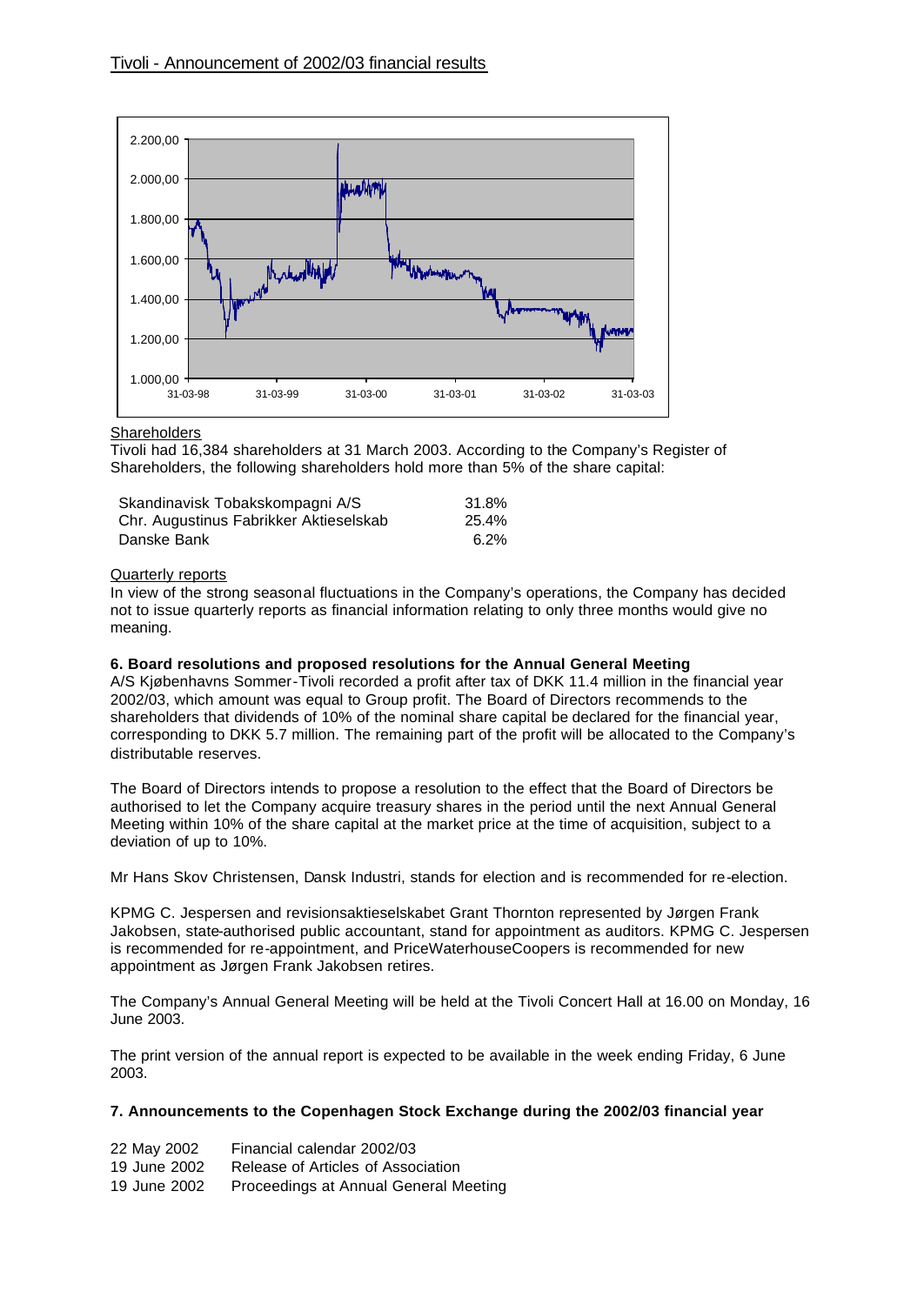- 22 Sept. 2002 Visitor numbers for the 2002 summer season 27 Nov. 2002 Announcement of first-half financial results 2002/03 02 Dec. 2002 Visitor numbers, November 2002 19 Dec. 2002 Quarterly statement of shareholdings 23 Dec. 2002 Visitor numbers for Christmas at Tivoli 2002 10 Jan. 2003 Quarterly statements of shareholdings
- 07 March 2003 Financial calendar 2002/03 correction
- 

## **8. Financial calendar 2003/04**

- 16 June 2003 Annual General Meeting<br>14 Nov. 2003 Announcement of first-ha
- Announcement of first-half financial results 2003/04
- 26 May 2004 Announcement of 2003/04 financial results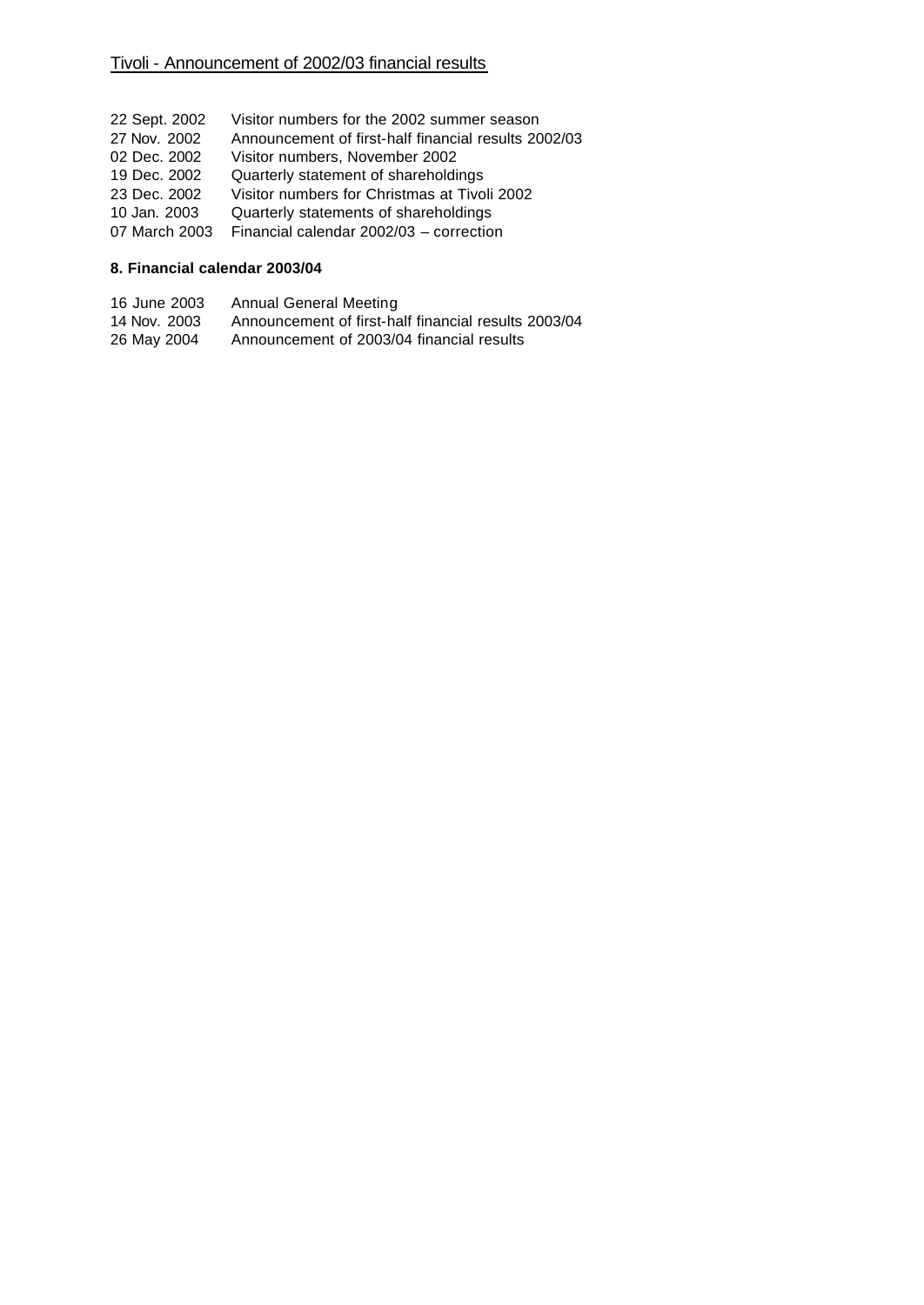### **Resultatopgørelse 1. april - 31. marts**

|                                              |             | Moderselskab            |                         | Koncern        |                          |              |  |
|----------------------------------------------|-------------|-------------------------|-------------------------|----------------|--------------------------|--------------|--|
|                                              | 2001/02     |                         |                         | 2001/02        | 2001/02                  | 2002/03      |  |
| mio.kr.                                      | 1/10-31/3   | 2001/02<br>(12 måneder) | 2002/03<br>(12 måneder) | $1/10 - 31/3$  | (12 måneder)             | (12 måneder) |  |
|                                              | (6 måneder) | (urevideret)            |                         | (6 måneder)    | (urevideret)             |              |  |
| Omsætning                                    |             |                         |                         |                |                          |              |  |
| Entréindtægter                               | 17,0        | 103,0                   | 105,1                   | 17,0           | 103,0                    | 105,1        |  |
| Forlystelser mv.                             | 25,4        | 161,7                   | 159,3                   | 28,2           | 179,2                    | 176,0        |  |
| Lejeindtægter                                | 15,0        | 61,9                    | 61,8                    | 14,7           | 60,4                     | 60,3         |  |
| Andre driftsindtægter                        | 8,1         | 26,8                    | 23,5                    | 9,6            | 30,0                     | 26,4         |  |
|                                              |             |                         |                         |                |                          |              |  |
|                                              | 65.5        | 353.4                   | 349.7                   | 69.5           | 372.6                    | 367,8        |  |
| Omkostninger                                 |             |                         |                         |                |                          |              |  |
| Driftsomkostninger, el og varme              | 11,5        | 31,6                    | 22,9                    | 12,4           | 36,6                     | 28,4         |  |
| Vedligeholdelse                              | 17,1        | 28,3                    | 26,5                    | 17,3           | 28,5                     | 27,4         |  |
| Kunstneriske arrangementer                   | 6,2         | 36,7                    | 28,1                    | 6,2            | 36,7                     | 28,1         |  |
| Ejendomsskatter og forsikringer              | 7,6         | 15,1                    | 14,5                    | 7,6            | 15,1                     | 14,5         |  |
| Annoncer og reklamer                         | 3,7         | 14,4                    | 15,9                    | 3,7            | 14,4                     | 16,1         |  |
| Andre eksterne omkostninger                  | 13,1        | 27,8                    | 32,5                    | 14,3           | 32,0                     | 34,1         |  |
| Personaleomkostninger                        | 44,7        | 136,4                   | 136,2                   | 46,8           | 146,2                    | 145,5        |  |
| Afskrivninger                                | 23,1        | 46,0                    | 50,7                    | 23,7           | 47,3                     | 52,0         |  |
|                                              | 127,0       | 336,3                   | 327,3                   | 132,0          | 356,8                    | 346,1        |  |
|                                              |             |                         |                         |                |                          |              |  |
| Resultat af primær drift                     | $-61,5$     | 17,1                    | 22,4                    | $-62,5$        | 15,8                     | 21,7         |  |
| Resultat før skat i dattervirksomheder       | 0,6         | 0,8                     | 1,0                     | $\overline{a}$ | $\overline{\phantom{a}}$ |              |  |
| Resultat før skat i associerede virksomheder | $-1,2$      | $-1,3$                  | $-0,9$                  |                |                          |              |  |
| Finansielle indtægter                        | 1,6         | 4,2                     | 1,6                     | 1,6            | 4,3                      | 1,6          |  |
| Finansielle omkostninger                     | 5.7         | 11.3                    | 7,2                     | 5.3            | 10.6                     | 6.4          |  |
| Ordinært resultat før skat                   | $-66,2$     | 9,5                     | 16,9                    | $-66,2$        | 9,5                      | 16,9         |  |
| Skat af ordinært resultat                    | 19,4        | $-2,8$                  | $-5,5$                  | 19,4           | $-2,8$                   | $-5,5$       |  |
| Årets resultat                               | $-46,8$     | 6,7                     | 11,4                    | $-46,8$        | 6,7                      | 11,4         |  |
| Foreslag til resultatdisponering             |             |                         |                         |                |                          |              |  |
| Foreslået udbytte til aktionærerne *)        |             |                         | 5,7                     |                |                          |              |  |
| Reserve for nettoopskrivning efter           |             |                         |                         |                |                          |              |  |
| den indre værdis metode                      | $-0,8$      |                         | $-0,2$                  |                |                          |              |  |
| Overført resultat                            | $-46.0$     | 6,7                     | 5,9                     |                |                          |              |  |
|                                              | $-46,8$     | 6,7                     | 11,4                    |                |                          |              |  |
|                                              |             |                         |                         |                |                          |              |  |

\*) Det foreslåede udbytte udgør 10 kr. pr. aktie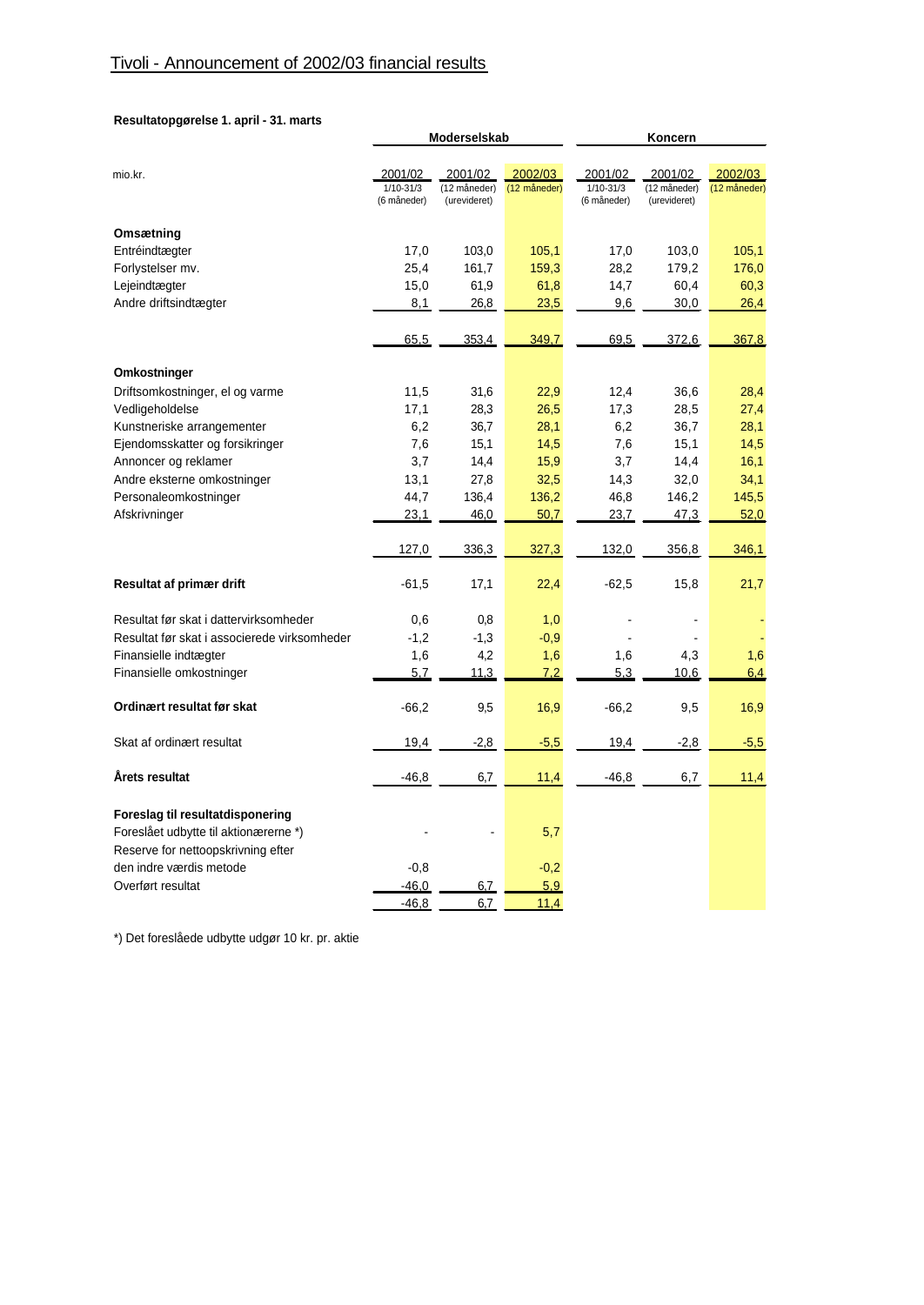# **Pengestrømsopgørelse 1. april - 31. marts**

|                                           |                | Moderselskab |              | Koncern       |              |              |  |
|-------------------------------------------|----------------|--------------|--------------|---------------|--------------|--------------|--|
|                                           |                |              |              |               |              |              |  |
| mio.kr.                                   | 2001/02        | 2001/02      | 2002/03      | 2001/02       | 2001/02      | 2002/03      |  |
|                                           | $1/10 - 31/3$  | (12 måneder) | (12 måneder) | $1/10 - 31/3$ | (12 måneder) | (12 måneder) |  |
|                                           | (6 måneder)    | (urevideret) |              | (6 måneder)   | (urevideret) |              |  |
| Omsætning i alt                           | 65,5           | 353,4        | 349,7        | 69,5          | 372,6        | 367,8        |  |
| Omkostninger i alt                        | $-127,0$       | $-336,3$     | $-327,3$     | $-132,0$      | $-356,8$     | $-346,1$     |  |
| Afskrivninger                             | 23,1           | 46,0         | 50,7         | 23,7          | 47,3         | 52,0         |  |
| Pengestrøm fra primær drift før           |                |              |              |               |              |              |  |
| ændring i driftskapital                   | $-38,4$        | 63,1         | 73,1         | $-38,8$       | 63,1         | 73,7         |  |
|                                           |                |              |              |               |              |              |  |
| Ændring i driftskapital                   | 1,6            | 3,8          | $-8,2$       | $-0,7$        | 2,4          | $-7,9$       |  |
| Forbrug af hensatte forpligtigelser       | $-0,1$         | $-0,9$       | $-0,3$       | $-0,1$        | $-0,9$       | $-0,3$       |  |
|                                           |                |              |              |               |              |              |  |
| Pengestrømme fra primær drift             | $-36,9$        | 66,0         | 64,6         | $-39,6$       | 64,6         | 65,5         |  |
| Finansielle indtægter                     | 1,6            | 4,2          | 1,6          | 1,6           | 4,3          | 1,6          |  |
| Finansielle omkostninger                  | $-5,7$         | $-11,3$      | $-7,2$       | $-5,3$        | $-10,6$      | $-6,4$       |  |
|                                           |                |              |              |               |              |              |  |
| Pengstrøm fra ordinær drift               | $-41,0$        | 58,9         | 59,0         | $-43,3$       | 58,3         | 60,7         |  |
|                                           |                |              |              |               |              |              |  |
| Betalt selskabsskat                       |                |              |              |               |              |              |  |
| Pengestrømme                              |                |              |              |               |              |              |  |
| fra driftsaktivitet                       |                | 58,9         | 59,0         | $-43,3$       | 58,3         | 60,7         |  |
|                                           | $-41,0$        |              |              |               |              |              |  |
|                                           |                |              |              |               |              |              |  |
| Køb af materielle anlægsaktiver           | $-22,1$        | $-55,6$      | $-49,0$      | $-22,1$       | $-55,8$      | $-49,7$      |  |
|                                           |                |              |              |               |              |              |  |
| Pengestrømme                              |                |              |              |               |              |              |  |
| fra investeringsaktivitet                 | $-22,1$        | $-55,6$      | $-49,0$      | $-22,1$       | $-55,8$      | $-49,7$      |  |
| Fremmedfinansiering:                      |                |              |              |               |              |              |  |
| Afdrag på langfristede gældsforpligtelser | $-0,8$         | $-1,7$       | $-111,8$     | $-0,8$        | $-1,7$       | $-111,8$     |  |
| Forøgelse af gæld til kreditinstitutter   |                |              | 62,7         | 0,4           | 0,4          | 62,3         |  |
| Omkostninger ved emission                 | $\blacksquare$ | $-1,4$       |              |               | $-1,4$       |              |  |
|                                           |                |              |              |               |              |              |  |
| Aktionærerne:                             |                |              |              |               |              |              |  |
| Udbetalt udbytte                          | $-5,7$         | $-5,7$       | 0,0          | $-5,7$        | $-5,7$       | 0,0          |  |
|                                           |                |              |              |               |              |              |  |
| Pengestrømme                              |                |              |              |               |              |              |  |
| fra finansieringsaktivitet                | $-6,5$         | $-8,8$       | $-49,1$      | $-6,1$        | $-8,4$       | $-49,5$      |  |
|                                           |                |              |              |               |              |              |  |
| Årets pengestrøm                          | $-69,6$        | $-5,5$       | $-39,1$      | $-71,5$       | $-5,9$       | $-38,1$      |  |
|                                           |                |              |              |               |              |              |  |
| Likvider, primo                           | 114,2          | 50,1         | 44,6         | 116,2         | 50,6         | 44,7         |  |
| Likvider, ultimo                          | 44,6           | 44,6         | 5,5          | 44,7          | 44,7         | 6,2          |  |
|                                           |                |              |              |               |              |              |  |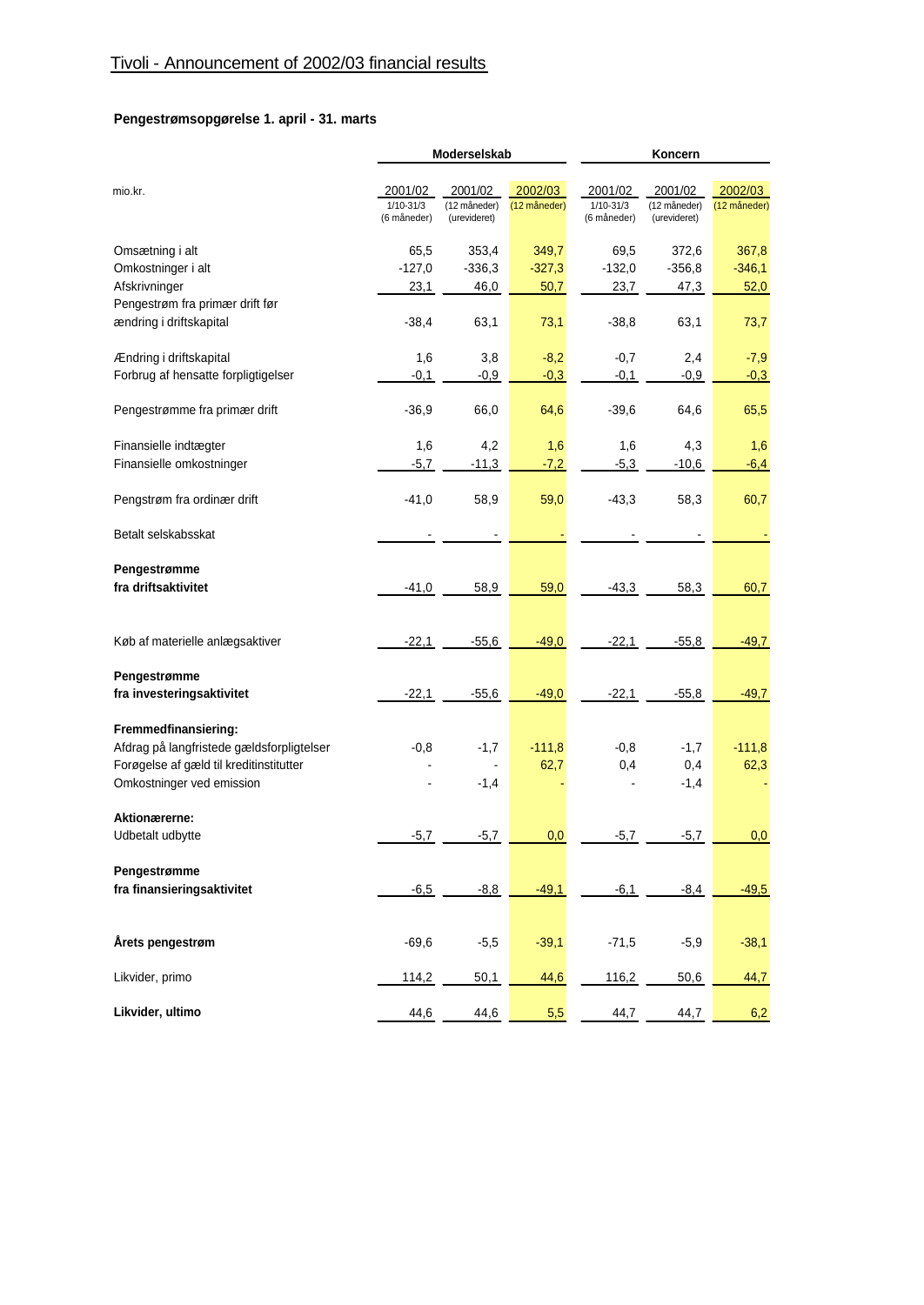# **Balance 31. marts**

|                                                                                                              | Moderselskab           |                         | Koncern                |                         |  |
|--------------------------------------------------------------------------------------------------------------|------------------------|-------------------------|------------------------|-------------------------|--|
| mio.kr.                                                                                                      | 2001/02<br>(6 måneder) | 2002/03<br>(12 måneder) | 2001/02<br>(6 måneder) | 2002/03<br>(12 måneder) |  |
| <b>Aktiver</b>                                                                                               |                        |                         |                        |                         |  |
| Anlægsaktiver<br>Materielle anlægsaktiver:                                                                   |                        |                         |                        |                         |  |
| Grunde og bygninger<br>Andre anlæg, driftsmateriel og inventar<br>Materielle anlægsaktiver under udførelse   | 416,4<br>67,2          | 414,5<br>64,7           | 416,4<br>71,4          | 414,5<br>68,3           |  |
| og forudbetalinger for materielle anlægsaktiver                                                              | 30,0                   | 32,7                    | 30,0                   | 32,7                    |  |
|                                                                                                              | 513,6                  | 511,9                   | 517,8                  | 515,5                   |  |
| Finansielle anlægsaktiver:<br>Kapitalandele i dattervirksomheder<br>Kapitalandele i associerede virksomheder | 18,7<br>3,6            | 19,4<br>2,7             |                        |                         |  |
|                                                                                                              | 22,3                   | 22,1                    |                        |                         |  |
| Anlægsaktiver i alt                                                                                          | 535,9                  | 534,0                   | 517,8                  | 515,5                   |  |
| Omsætningsaktiver<br>Varebeholdninger                                                                        |                        |                         |                        |                         |  |
| Handelsvarer                                                                                                 | 5,2                    | 4,9                     | 5,3                    | 5,0                     |  |
| Tilgodehavender<br>Tilgodehavender fra salg og tjenesteydelser                                               | 15,8                   | 21,6                    | 16,6                   | 23,1                    |  |
| Tilgodehavende hos associerede virksomheder<br>Udskudte skatteaktiver                                        | 0,0<br>20,7            | 4,3<br>15,2             | 20,7                   | 15,2                    |  |
| Periodeafgrænsningsposter                                                                                    | 8,6                    | 10,6                    | 8,7                    | 10,7                    |  |
| Likvide beholdninger                                                                                         | 50,3                   | 56,6                    | 51,3                   | 54,0                    |  |
| Omsætningsaktiver i alt                                                                                      | 44,6<br>94,9           | 5,5<br>62,1             | 44,7<br>96,0           | 6,2<br>60,2             |  |
|                                                                                                              |                        |                         |                        |                         |  |
| Aktiver i alt                                                                                                | 630,8                  | 596,1                   | 613,8                  | 575,7                   |  |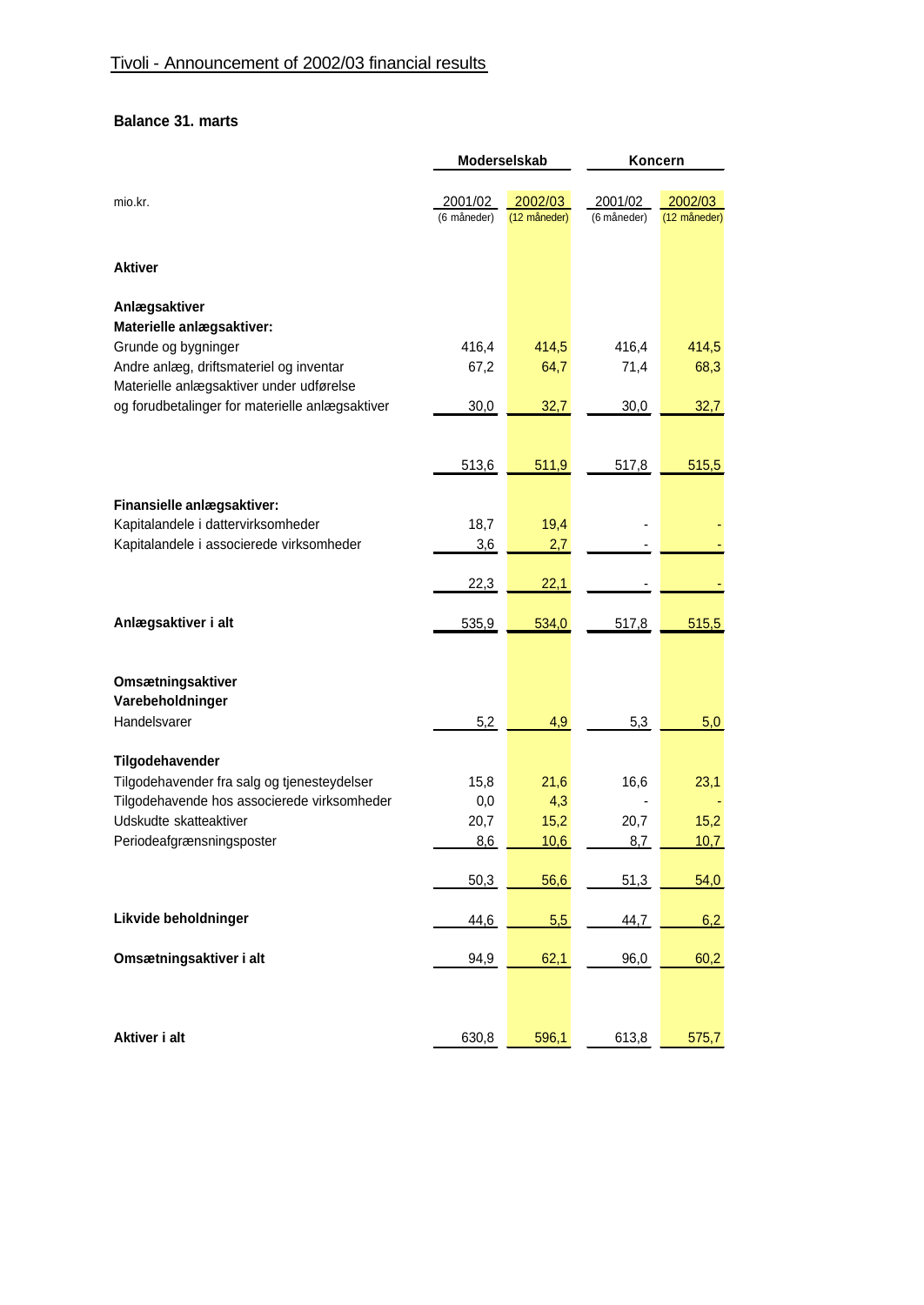# **Balance 31. marts**

|                                          | Moderselskab           |                         | Koncern                |                         |  |
|------------------------------------------|------------------------|-------------------------|------------------------|-------------------------|--|
| mio.kr.                                  | 2001/02<br>(6 måneder) | 2002/03<br>(12 måneder) | 2001/02<br>(6 måneder) | 2002/03<br>(12 måneder) |  |
| <b>Passiver</b>                          |                        |                         |                        |                         |  |
| Egenkapital                              |                        |                         |                        |                         |  |
| Aktiekapital                             | 57,2                   | 57,2                    | 57,2                   | 57,2                    |  |
| Overkurs ved emission                    | 158,6                  | 158,6                   | 158,6                  | 158,6                   |  |
| Nettoopskrivning efter                   |                        |                         |                        |                         |  |
| indre værdis metode<br>Overført resultat | 12,6<br>188,4          | 12,4<br>194,3           | 12,6<br>188,4          | 12,4<br>194,3           |  |
| Foreslået udbytte                        |                        | 5,7                     |                        | 5,7                     |  |
|                                          |                        |                         |                        |                         |  |
|                                          | 416,8                  | 428,2                   | 416,8                  | 428,2                   |  |
| <b>Hensatte forpligtigelser</b>          | 1,0                    | 0,7                     | 1,0                    | 0,7                     |  |
| Gældsforpligtelser                       |                        |                         |                        |                         |  |
| Langfristede gældsforpligtelser          |                        |                         |                        |                         |  |
| Kreditinstitutter                        | 42,4                   | 40,5                    | 42,4                   | 40,5                    |  |
| Kortfristede gældsforpligtelser          |                        |                         |                        |                         |  |
| Kortfristet del af langfristede gælds-   |                        |                         |                        |                         |  |
| forpligtelser                            | 111,7                  | 1,8                     | 111,7                  | 1,8                     |  |
| Kreditinstitutter                        |                        | 62,7                    | 0,4                    | 62,7                    |  |
| Leverandørgæld                           | 13,5                   | 13,4                    | 13,8                   | 11,5                    |  |
| Gæld til tilknyttede virksomheder        | 18,2                   | 18,7                    |                        |                         |  |
| Selskabsskat<br>Anden gæld               | 16,5                   | 18,7                    | 16,9                   | 18,9                    |  |
| Periodeafgrænsningsposter                | 10,7                   | 11,4                    | 10,8                   | 11,4                    |  |
|                                          |                        |                         |                        |                         |  |
|                                          | 170,6                  | 126,7                   | 153,6                  | 106,3                   |  |
| Gældsforpligtigelser i alt               | 213,0                  | 167,2                   | 196,0                  | 146,8                   |  |
|                                          |                        |                         |                        |                         |  |
| Passiver i alt                           | 630,8                  | 596,1                   | 613,8                  | 575,7                   |  |

Eventualforpligtelser mv. Nærtstående parter Finansielle risici